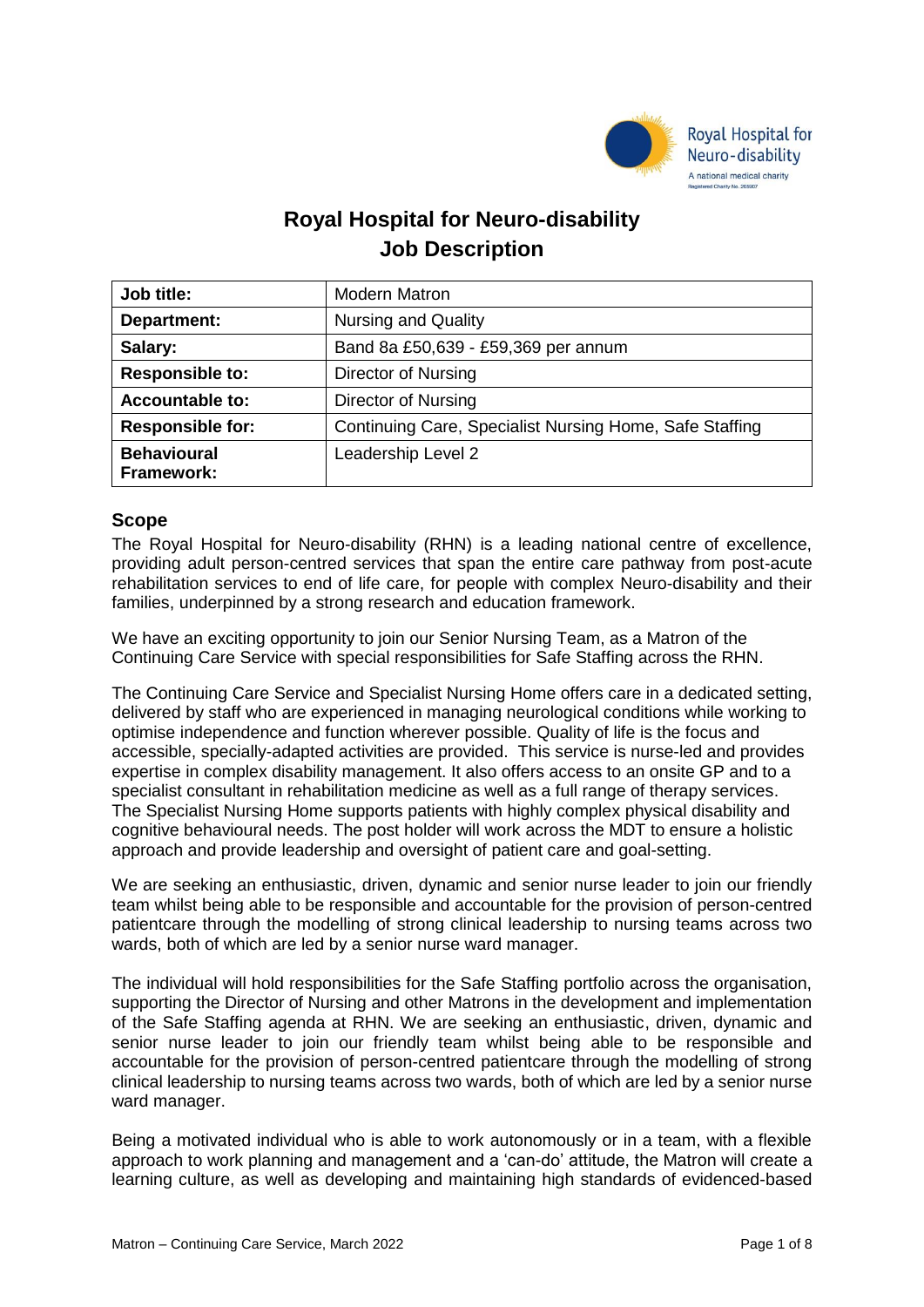care through the development and monitoring of capabilities and performance of nursing and health care assistant teams.

The Matron will be supported by the Director of Nursing, Senior Matron, other Matrons, a team of Clinical Nurse Specialists as well as Ward Manager and Ward Sisters/Charge Nurses. They will be highly visible across the hospital in the clinical areas and wards, working alongside multi-disciplinary colleagues, and in doing so gaining the confidence and respect of all key stakeholders.

## **Main Objectives of the Role**

- To provide leadership and direction to the nursing workforce in the Continuing Care Service.
- To lead the development and implementation of the Safe Staffing agenda at RHN.
- To provide day-to-day management and supervision of the Continuing Care Service nursing workforce, ensuring that RHN provide clinically excellent, safe care through a person-centred model of care to each individual patient.
- To ensure nursing complies fully with the NMC code and standards of practice.
- To create a humanising culture where quality is at the centre of everything we do and it is delivered on all occasions, to the highest level, in accordance with the appropriate regulations, professional standards and legislation.
- To deliver against the nursing budget and workforce planning targets, managing staffing efficiently and effectively in line with safe staffing principles.
- To participate in 7 day working and the Clinical Response Service (Rapid Response Service) across the hospital.
- To work collaboratively with the Director of Nursing, Senior Matron, Head of Service, Practice Development and Clinical Nurse Specialist team and all key stake holders to deliver safe, effective nursing and day to day management of wards.
- To deputise for the Senior Matron/Director of Nursing as required.
- To be responsible for the implementation of organisational policies and procedures within the Continuing Care Service clinical setting.
- To participate in complaints management within the framework of the hospital complaints policy; this will include undertaking investigations, incident reporting and investigating and root cause analyses including reviewing trends and reporting and monitoring.
- To work collaboratively with other clinical and non-clinical leaders and departments as the Matron lead for one of the following five areas: education and training, workforce, safety and risk, patient experience or mental capacity and deprivation of liberty safeguards.

### **Key Responsibilities**

### **1. Nursing: Patient Care and Patient Experience**

- To provide a clear focus for nursing, with a highly visible presence within the wards
- To be responsible for ensuring there are systems in place that results in the provision of care in a suitable environment that is safe, providing for the physical, psychological and emotional requirements of patients, relatives, staff and other service users; identifying clinical risks and ensuring appropriate action is taken in accordance with RHN policies.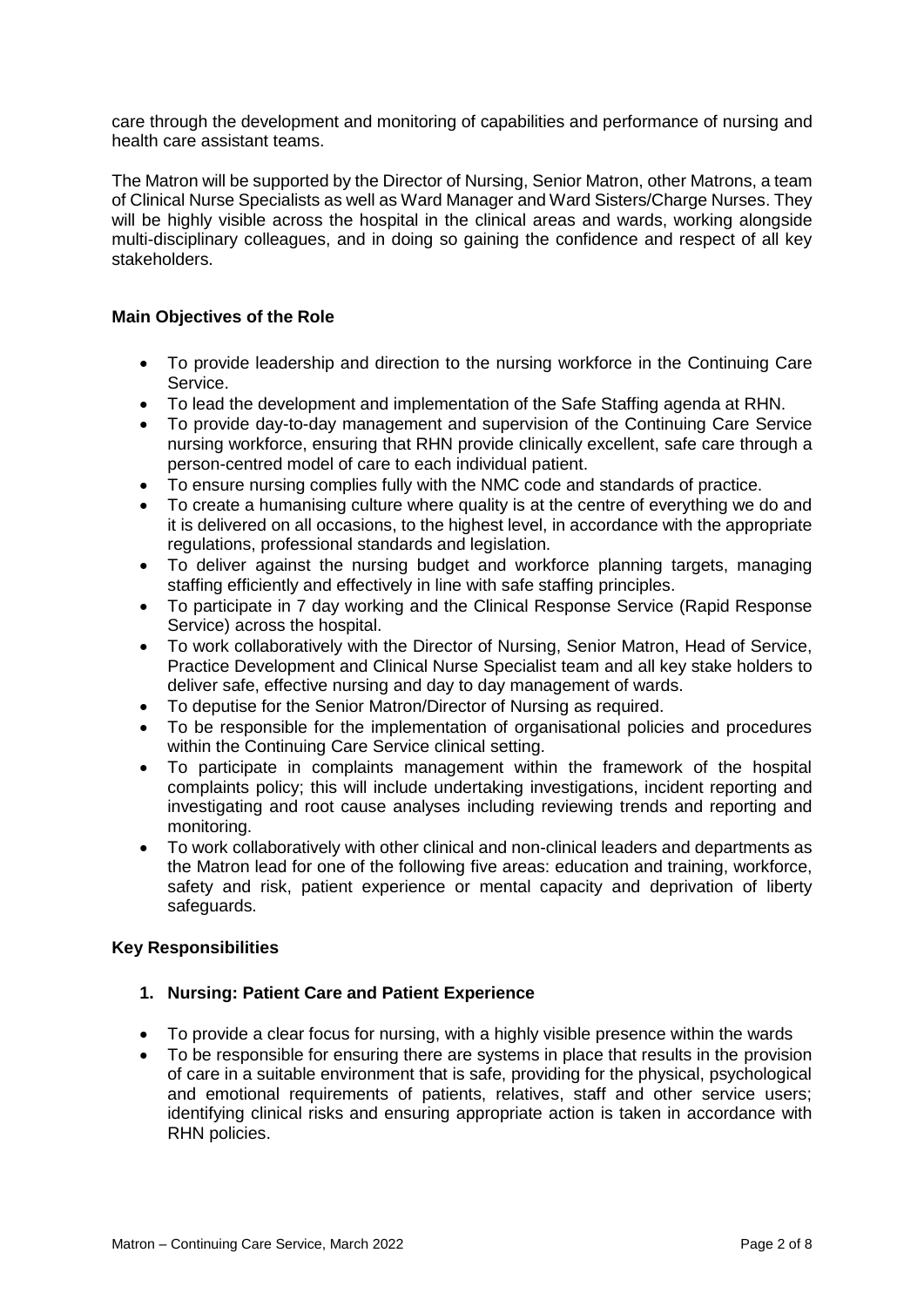- To be responsible for recruitment and retention of nursing staff in the Continuing Care Service to ensure that the highest standards of care are delivered against agreed workforce planning targets and budgets.
- To ensure the delivery of care is within best practice guidelines and compliant with the NMC Standards and Code of Professional Standards of Practice and Behaviour for Nurses, Midwives and Nursing Associates including the Professional Guidance on the Safe and Secure Handling of Medicines and The NMC Code – Standards relevant to Record Keeping.
- To participate and lead in the clinical audit programme as required.
- To manage and monitor absence levels for nursing supported by the Senior Matron and HR Business Partner.
- To be responsible for nursing performance including any disciplinary issues within the Continuing Care Service, supported by the Senior Matron and HR Business Partner.
- To be involved in decisions making as part of the MDT which centre on the preassessed care needs of potential patients regarding suitability of placements and to manage the discharge pathway ensuring a smooth transition between service and/or back to the community.
- To be accountable for ensuring that infection prevention and control (IPC) audit result are acted on across the Continuing Care Service and that and action plans and feedback from alert organisms are discussed at ward and department level, recording actions and compliance with those actions. This will require working closely with the Clinical Nurse Specialist for IPC.
- To provide leadership and direction in safeguarding vulnerable adults in their service, collaboratively working with the Head of Safeguarding and Senior Matron.
- To adhere to an effective method of incident management and provide quality assurance that concerns are being addressed in a timely manner.
- Awareness of the mental capacity act and deprivation of liberty legislation and its application in the context of neuro rehabilitation.

### **2. Leadership**

- Lead and be responsible for the delivery of effective nursing for a complex group of patients and their families, ensuring compassionate, humanised and efficient care, making sure the patient is always central to the service and how it is delivered**.**
- Line manages the Ward Managers on the Continuing Care Wards, Ward Sisters/Charge Nurses, overseeing resource management in line with the workforce planning strategy.
- Implement and maintain a robust quality assurance system to ensure consistent high standards of care in line with regulatory requirements and best practice.
- Contribute to the review plans, policies and procedures, in line with current emergent and anticipated needs, best practice, regulatory requirements and legislation.
- Ensure the provision of high standards of holistic care which directly relates to care plans and the regularly reassessed needs of patients.
- Make decisions based on the pre-assessed care needs of potential patients regarding suitability of placements.
- Ensure robust engagement with MDT and agencies and ensure that this is reflected in patients' personalised care plans.
- Wherever possible, ensure that there are meaningful mechanisms in place which facilitate patients having an input into the running of the service, resulting in patient choice as part of the overall objective to achieve person-centred care.
- Actively encourage and support patient families and friends to maintain contact and to participate in the choices being made about care provision.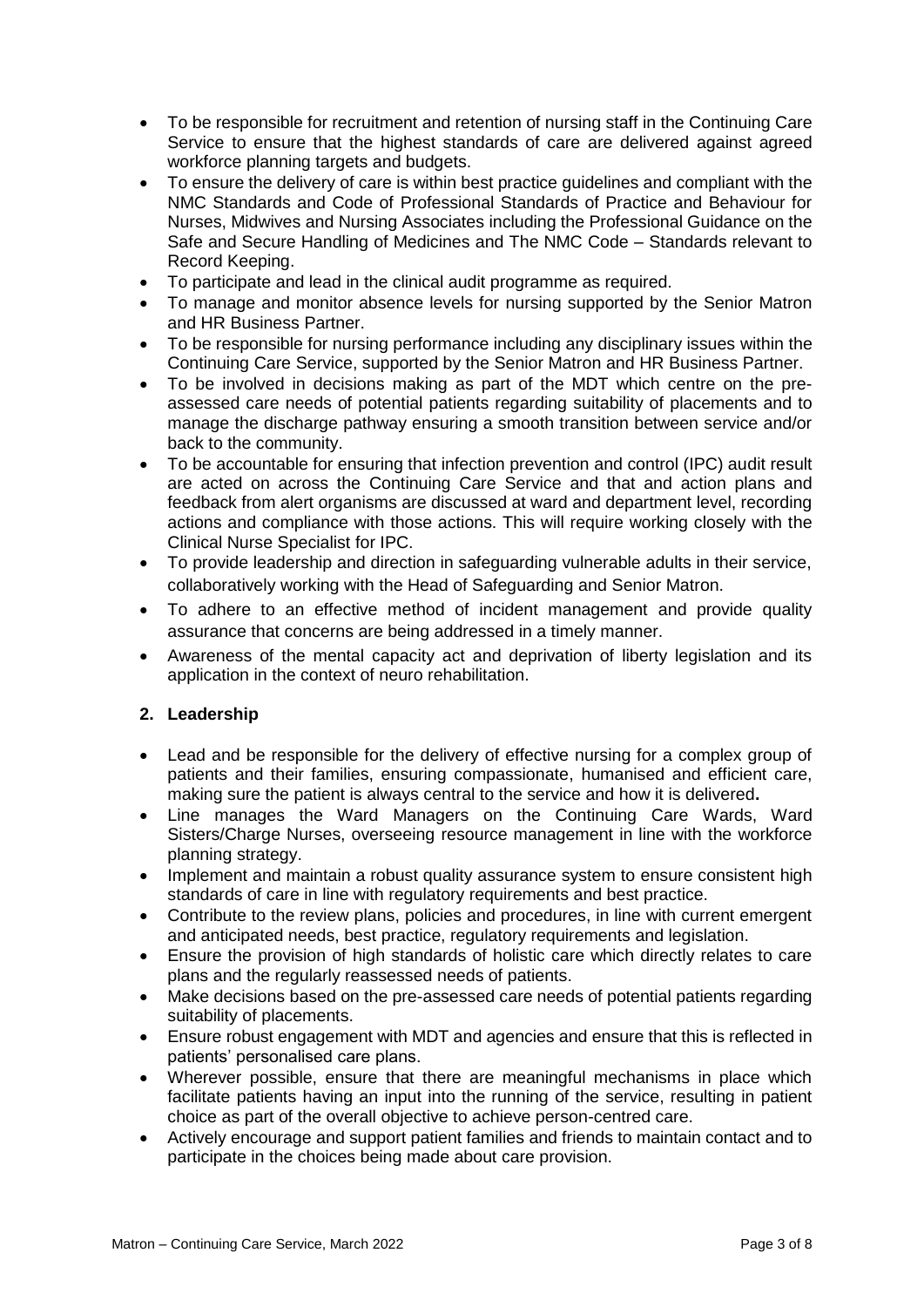Work closely with estates and housekeeping to ensure a patient environment which is clean, comfortable and safe; represent nursing as required to support these services.

## **3. Financial**

- In conjunction with the Senior Matron deliver the service within the agreed budget, raising awareness of any variance and agreeing actions as required to minimise those variances.
- Support the Head of Service to meet their occupancy targets.
- Have a strong understanding of staffing requirements.
- Ability to effectively manage key performance indicators such as sickness, annual leave and training.
- With the Senior Matron, meet the workforce planning targets, minimising the dependency on agency staff through the robust management of staff rostering.

### **4. Human Resources and Organisational Development:**

- Work closely with the HR Business Partner to manage staff performance including any performance management, conduct and disciplinary issues.
- To be responsible for managing the attendance of nursing staff, addressing prolonged absences supported by the HR Business Partner, within the framework of RHN policy.
- Being highly visible, the Matron will support the organisational development agenda and RHN values.
- With the support of their teams and HR Business Partner, the Matron will manage vacancies as they occur, supported by the Director of Nursing/Senior Matron and in line with the Nursing Strategy.

### **5. Organisation-wide:**

- Build and maintain effective working relationships with all key stakeholders.
- Develop relationships with external agencies as required e.g., social services, national agencies and the community to support person-centred care.
- From time to time participating in additional duties as required by the Senior Matron or Director of Nursing to support the patient agenda.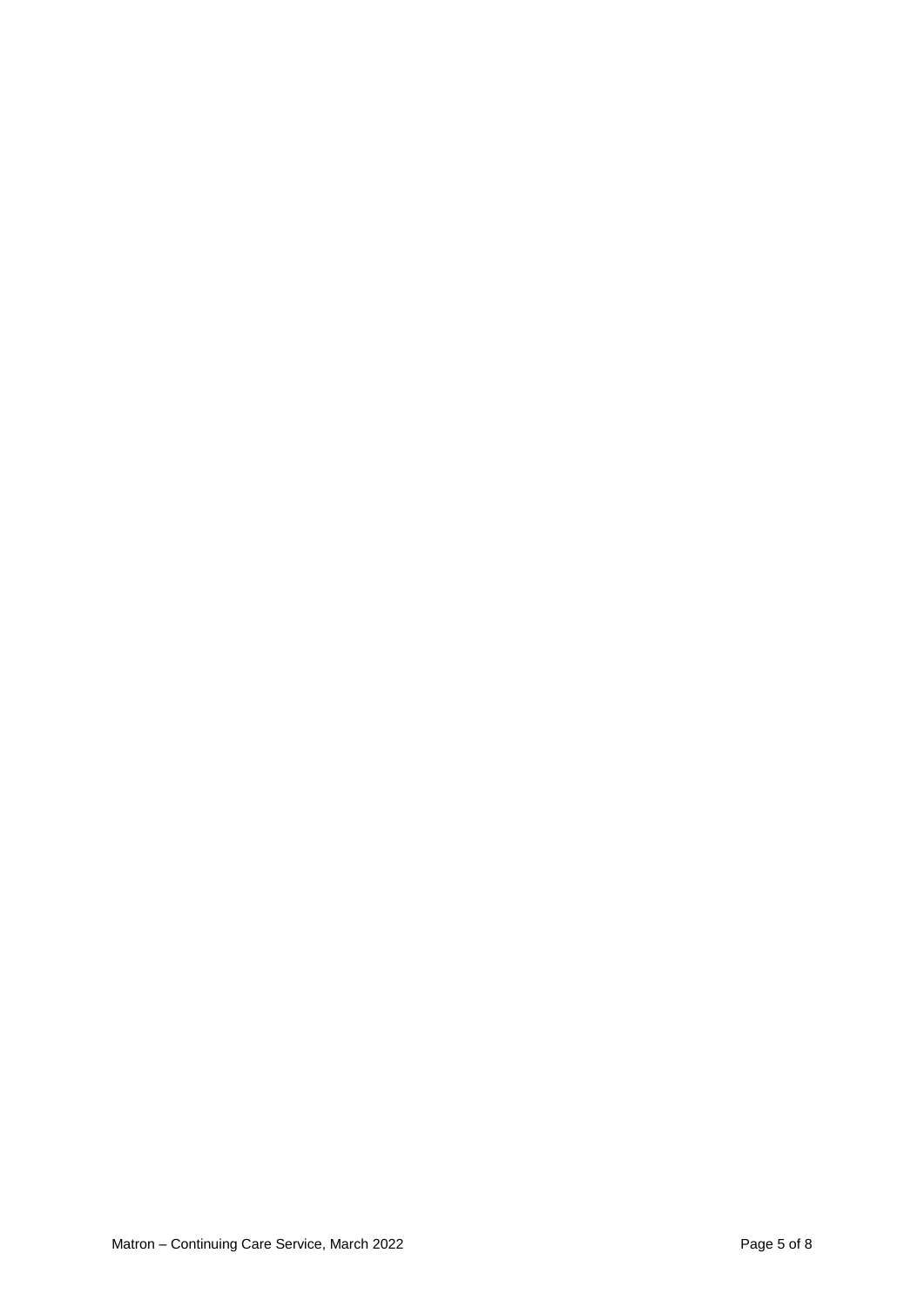| <b>Person Specification: Essential and Desirable</b> |                                       |  |  |  |
|------------------------------------------------------|---------------------------------------|--|--|--|
| <b>Job Title:</b>                                    | <b>Modern Matron</b>                  |  |  |  |
| Grade:                                               | Band 8a                               |  |  |  |
| <b>Salary</b>                                        | £50,639 - £59,369 per annum (2021/22) |  |  |  |
| <b>Responsible to:</b>                               | Director of Nursing                   |  |  |  |

| Criteria                                                                                                                                                |   | Essential/<br><b>Desirable</b> |   | Assessment<br>Method |   |              |  |  |
|---------------------------------------------------------------------------------------------------------------------------------------------------------|---|--------------------------------|---|----------------------|---|--------------|--|--|
|                                                                                                                                                         |   |                                |   |                      | Т | $\mathsf{R}$ |  |  |
| <b>Education and Qualifications</b>                                                                                                                     |   |                                |   |                      |   |              |  |  |
| First level Registered Nurse with current registration on<br>the NMC register.                                                                          | E |                                | X |                      |   |              |  |  |
| First degree in relevant subject or post-registration<br>qualification in Specialist Practice that is relative to the role or<br>equivalent experience. | E |                                | X |                      |   |              |  |  |
| Evidence of continuing professional development at degree<br>level or equivalent.                                                                       | E |                                | X | X                    |   |              |  |  |
| Teaching/Mentor qualification or the commitment to undertake<br>and successfully complete within 12 months of appointment.                              | E |                                | X |                      |   |              |  |  |
| Relevant management/leadership qualification or evidenced<br>experience.                                                                                | E |                                | X |                      |   |              |  |  |
| Evidence of study at MSc level within either leadership or<br>specialist area of nursing practice.                                                      |   | D                              | X |                      |   |              |  |  |
| <b>Professional Experience</b>                                                                                                                          |   |                                |   |                      |   |              |  |  |
| Extensive management experience with demonstrable<br>expertise in clinical leadership.                                                                  | E |                                | X | X                    |   | $\sf X$      |  |  |
| Credible clinical role model who is committed to improving<br>standards of patient care.                                                                | E |                                | X | X                    |   |              |  |  |
| A demonstrable commitment to evidence-based practice and<br>nursing research.                                                                           | E |                                | X | X                    |   |              |  |  |
| Demonstrable experience service development and change<br>management.                                                                                   | E |                                | X | X                    |   |              |  |  |
| Experience supporting and managing the performance of<br>others through clinical supervision, mentoring, coaching and<br>performance management.        | E |                                | X | X                    |   |              |  |  |
| Demonstrable experience in clinical audit and quality<br>improvement.                                                                                   | E |                                | X | X                    |   |              |  |  |
| <b>Knowledge</b>                                                                                                                                        |   |                                |   |                      |   |              |  |  |
| Understanding of the National Service Frameworks for<br>patients with long-term conditions and the ability to apply this<br>in care delivery.           | E |                                | X | X                    |   |              |  |  |
| Understanding of the concepts of clinical<br>governance and quality assurance.                                                                          | E |                                | X | X                    |   |              |  |  |
| Advanced and in-depth knowledge of adult safeguarding.                                                                                                  | E |                                | X | X                    |   |              |  |  |
| Advanced and in-depth knowledge of safety and risk<br>management.                                                                                       | E |                                | X | X                    |   |              |  |  |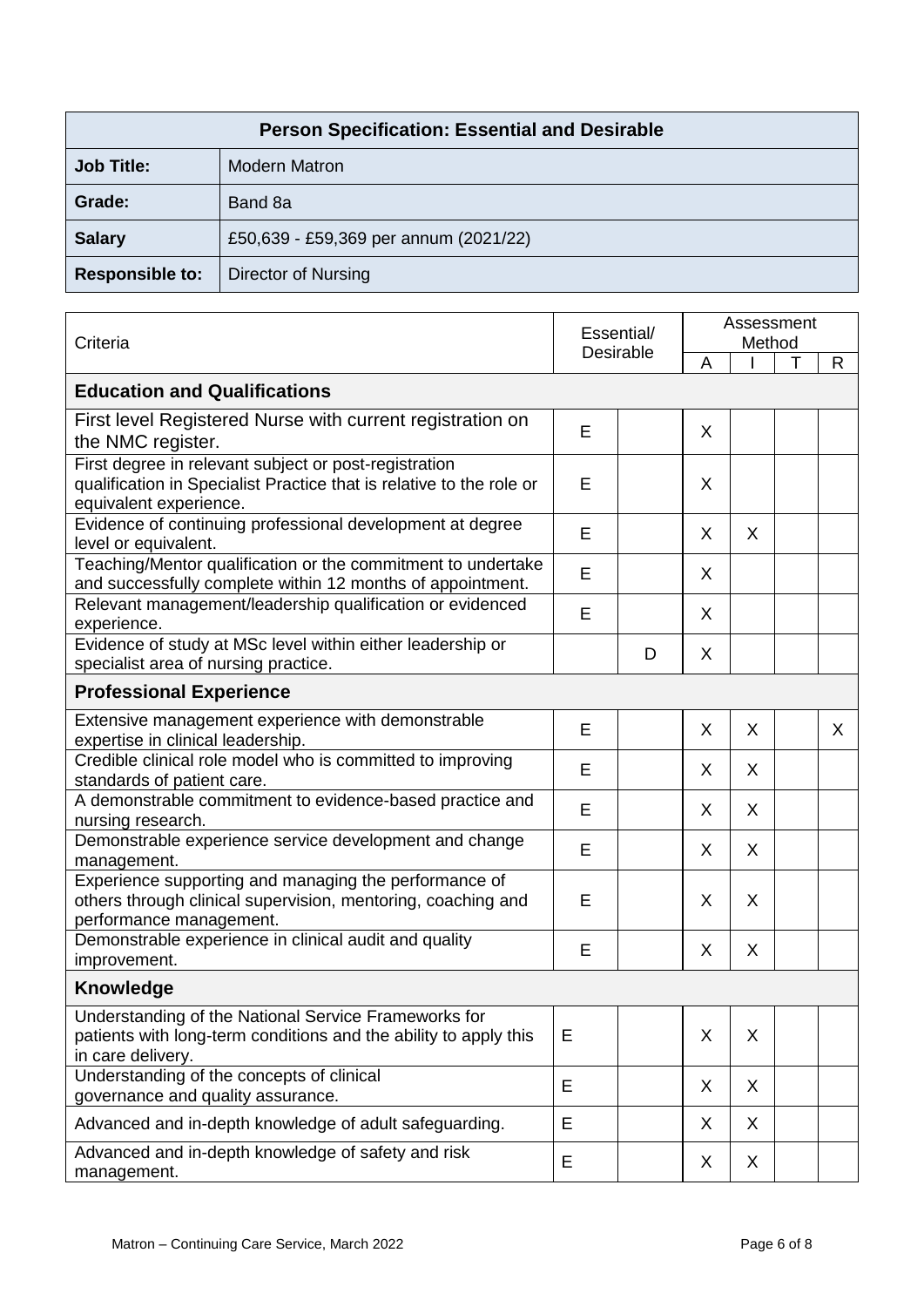| <b>Key Skills and Abilities</b>                                                                                                |   |  |            |              |   |   |  |
|--------------------------------------------------------------------------------------------------------------------------------|---|--|------------|--------------|---|---|--|
| Intermediate IT skills.                                                                                                        | E |  | X          |              |   |   |  |
| Highly motivated with the ability to inspire and motivate<br>others.                                                           | E |  | X          | X            |   |   |  |
| Ability to support and develop others.                                                                                         | E |  | X          | X            |   |   |  |
| Ability to work autonomously, and as part of a multidisciplinary<br>team.                                                      | E |  | X          | X            |   |   |  |
| Ability to be adaptive and work under own initiative.                                                                          | E |  | X          | X            |   |   |  |
| Ability to interpret and utilise information effectively, including<br>numerical and financial data.                           | E |  | X          | X            |   |   |  |
| Excellent time management and organisational skills.                                                                           | E |  | X          | $\mathsf{X}$ |   | X |  |
| Excellent communication, liaison and interpersonal skills both<br>written and verbal.                                          | E |  | X          | X            | X |   |  |
| The ability to present articulately.                                                                                           | E |  |            | X            | X |   |  |
| Ability to identify stress in self and others and to take effective<br>action.                                                 | E |  | X          | X            |   |   |  |
| Ability to mediate and manage conflict.                                                                                        | E |  | X          | $\mathsf{X}$ |   |   |  |
| <b>Other</b>                                                                                                                   |   |  |            |              |   |   |  |
| Awareness and respect for colleagues, patients and relatives<br>cultural, religious and emotional needs and beliefs.           | E |  | X          | X            |   |   |  |
| Able to demonstrate behaviours consistent with the<br>organisations values. Courteous, respectful and helpful at all<br>times. | E |  | X          | X            |   | X |  |
| Good previous attendance record.                                                                                               | E |  | X          | X            |   | X |  |
| Willingness to participate in seven day working, including<br>evenings, nights, weekends and bank holidays.                    | E |  | X          | X            |   |   |  |
| Satisfactory enhanced DBS check against vulnerable groups<br>barred lists.                                                     | E |  | <b>DBS</b> |              |   |   |  |
| Assessment Criteria: $A =$ Application, $I =$ Interview, $T =$ Test, $R =$ References                                          |   |  |            |              |   |   |  |